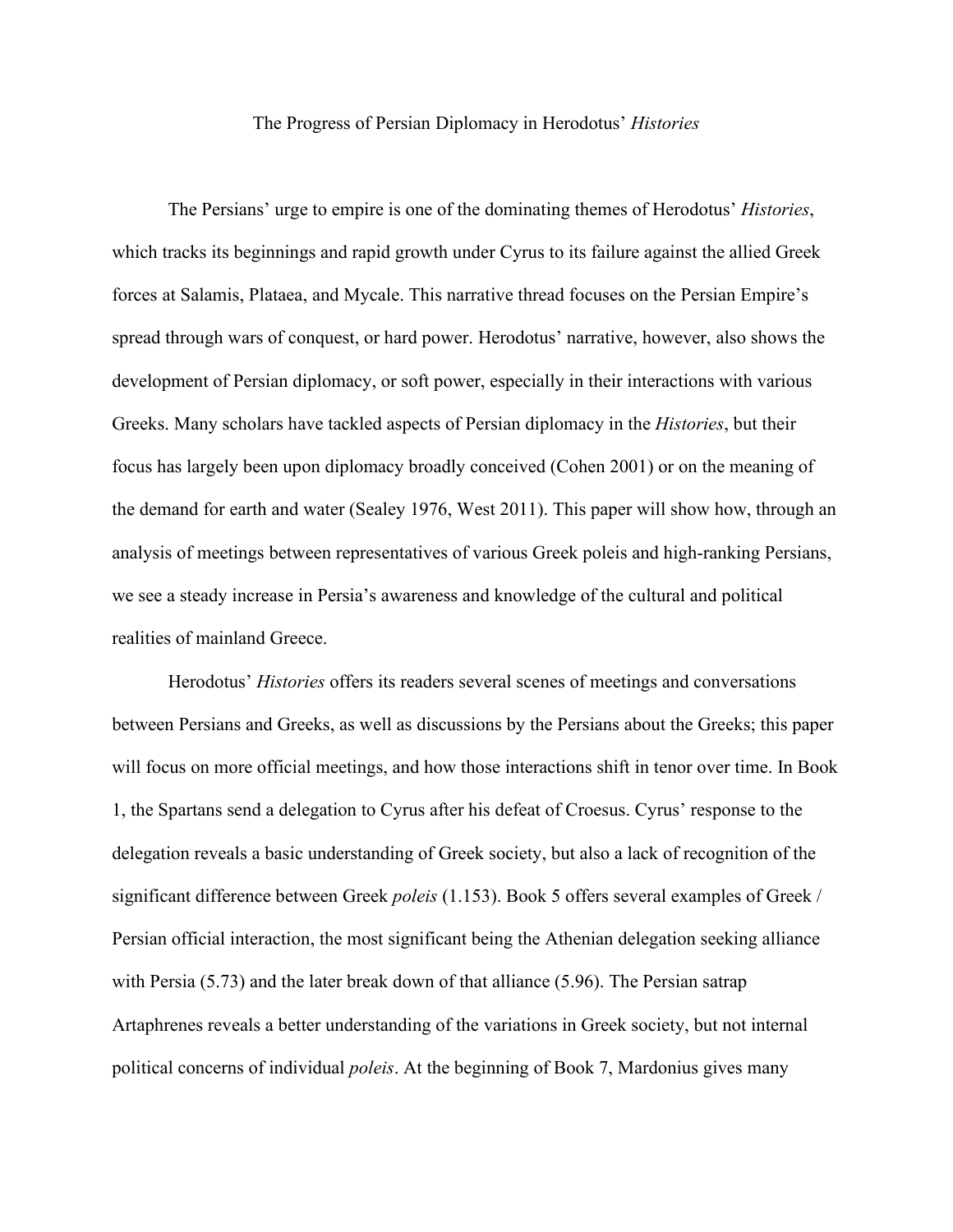reasons for how the conquest of Greece will be easy, including their lack of unity (7.9B). While Mardonius draws too rosy a picture of the possibility of Persian success, his analysis of the weakness of Greek society due to its lack of unification is correct. The Persians will go on to exploit the divisions among the Greeks throughout the remainder of the *Histories*, most notably in their offer of alliance to Athens in Book 8, with Alexander of Macedon as emissary (see Sears 2009 for an exploration of this choice). Their actions and official delegations in the latter books of the *Histories* reveals an ever-increasing knowledge of Greek society as a whole and the variations and disagreements among the different *poleis*.

While Herodotus, early on, shows Persian diplomacy and expressions of "soft power" to be heavy handed or wrong headed in their interactions with other peoples, notably the Babylonians, Ethiopians, and Egyptians, the historical record and non-Greek sources show otherwise. The Persians generally show a sensitivity to cultural values and a good awareness of potential fissures within a society. In their interactions with the Greeks, the Persians seem to start the same way as Herodotus depicts them interacting with other societies; gradually, however, the Persians reveal the same sensitivity and awareness of Greek society as they demonstrate in our other sources. That the Persians are unsuccessful in their invasion does not mean that they were wrong in what aspects of Greek society they manipulated, and should serve, perhaps, as yet another warning to the Greeks about their own lack of unity.

## Bibliography

Cohen, R. 2001. "The Great Tradition: The Spread of Diplomacy in the Ancient World." *Diplomacy and Statecraft* 12.1: 23-38.

Sealey, R. 1976. "The Pit and the Well: The Persian Heralds of 491 BC." *CJ* 72.1: 13-20.